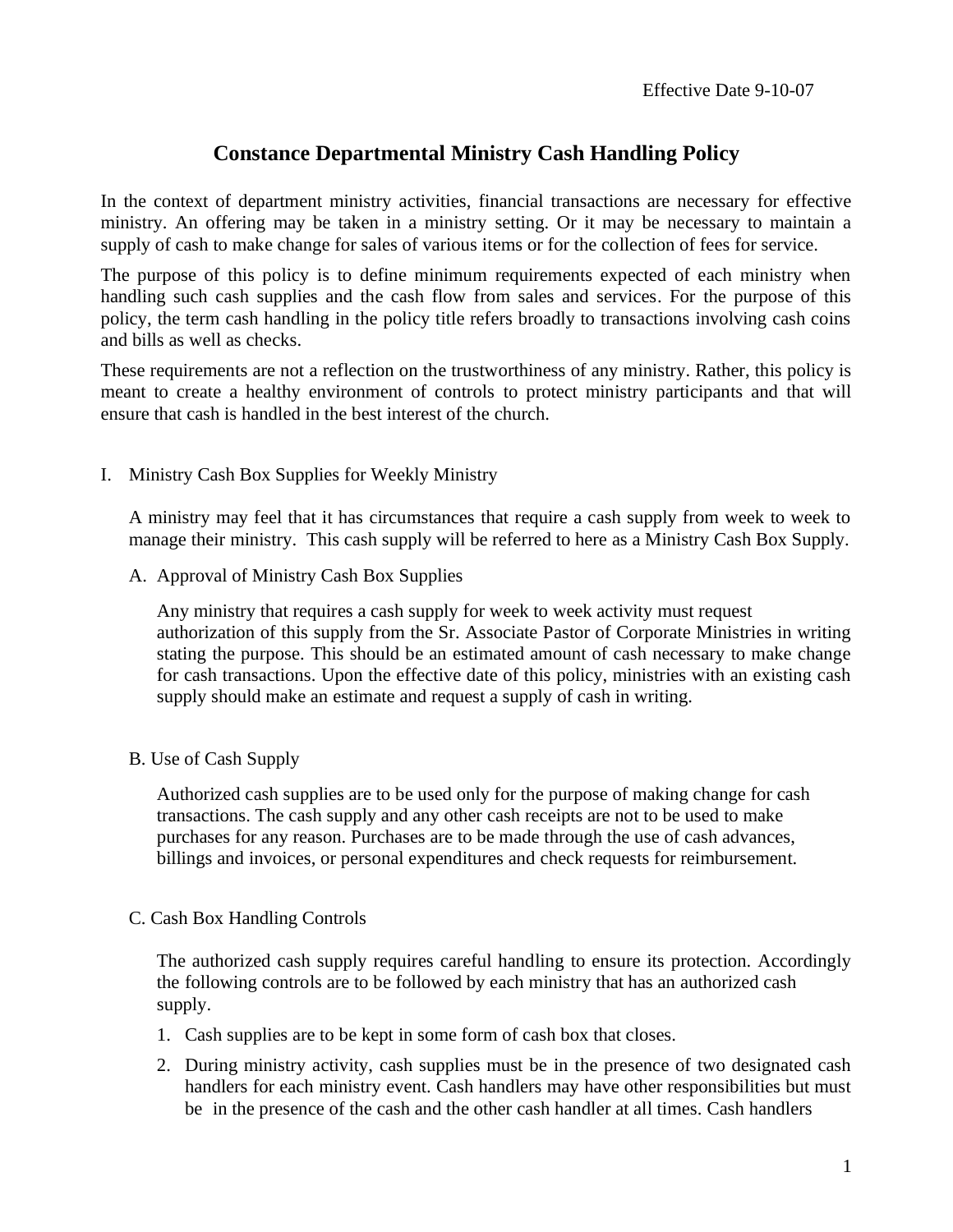should not be new to the church, and must be able to perform the requirements of this policy.

- 3. The two cash handlers must not be related family members.
- 4. At the completion of the ministry event, the cash handlers will:
	- a. Determine if a deposit is necessary according to D. Excess Cash Deposits below.
	- b. Ensure that the cash box is kept in a locked staff office or the administrative office supply area.
- D. Excess Cash Deposits

A regular pattern of deposits is expected from each ministry responsible for a cash supply as follows. These deposits may consist of cash and checks.

- 1. A deposit of cash and checks in excess of the authorized amount is to be made at least monthly no matter what the amount of the excess. The Sr. Associate Pastor of Corporate Ministries will assess with you if a more frequent, weekly pattern of deposits is necessary.
- 2. The deposit is to be made in the church safe using the Ministry Deposit Envelope.
- 3. As part of the church's fiscal yearend closing in June, the church office will ask if you should deposit your cash supply over the summer, due to projected inactivity, and have it resupplied in the fall when it is needed.
- E. Increasing the Authorized Cash Box Supply Amount

Resupplies of the authorized amount of cash may be made as needed for ministry activity. However, requests for increased cash supply amounts must be reviewed and approved by the Sr. Associate Pastor of Corporate Ministries.

F. Retiring an Authorized Cash Box Supply

When a change of ministry activity results in the elimination of the original need for a cash supply, it is to be retired by depositing the supply, and notifying the Sr. Associate Pastor of Corporate Ministries that it is no longer needed

- II. Occasional Miscellaneous Cash Transactions
	- A. Occasionally, a ministry may have event-related cash transactions for the sale of books, or tickets to an event. If cash is needed for these purposes, a cash advance should be used and the same controls for a ministry cash box are to be followed:
		- 1. Use of a closing cash box, in a locked area when not in use.
		- 2. The cash box in the presence of two unrelated cash handlers when in use.
		- 3. At least monthly deposits, and more frequently with a large volume of sales.
		- 4. Return of cash at the end of the event and no purchases made with the cash.